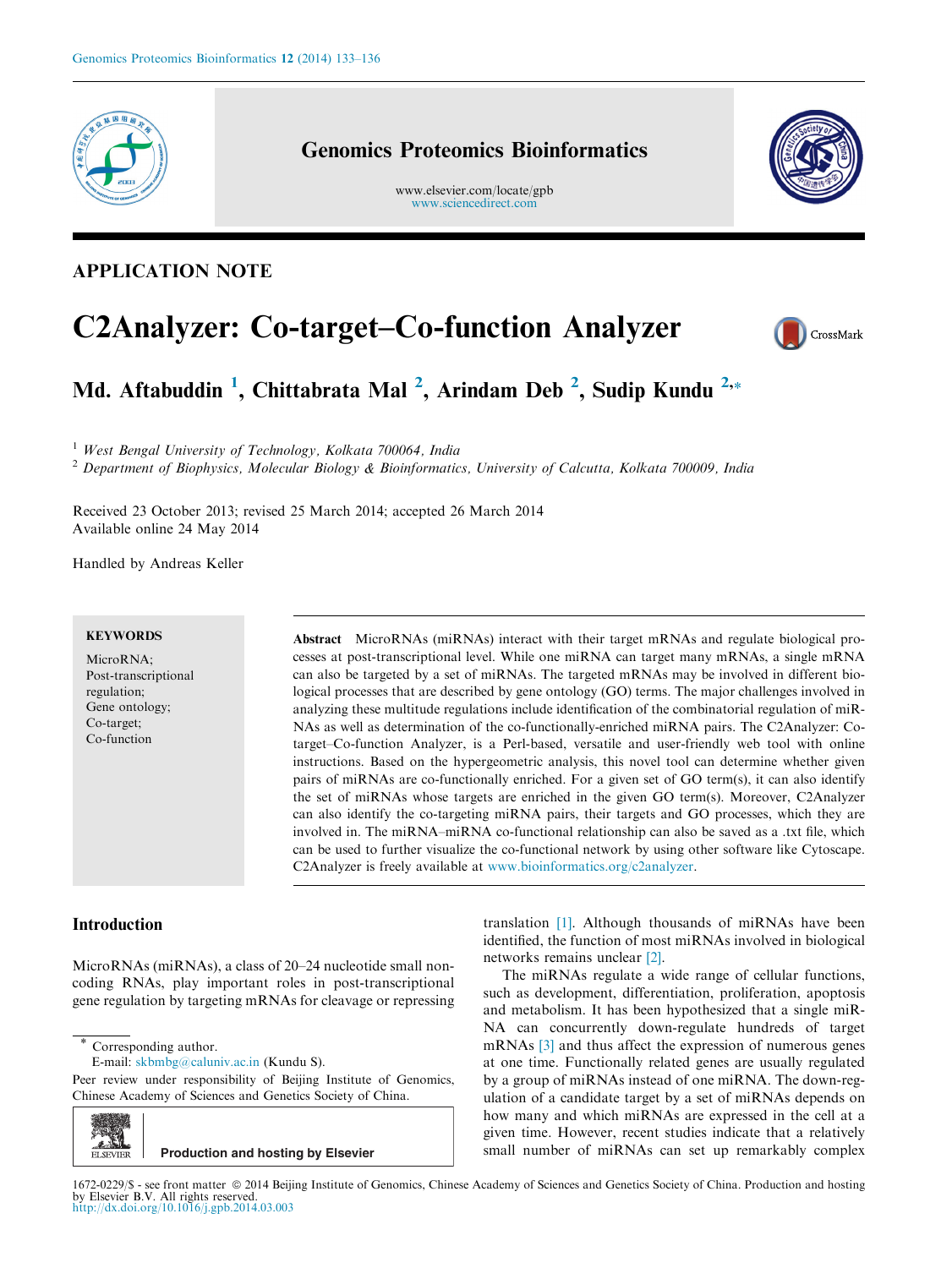spatial and temporal patterns of gene expression by means of combinatorial gene regulation  $[4,5]$ , *i.e.*, regulation of a gene by two or more miRNAs simultaneously.

This combinatorial regulation of miRNAs in any species is common and studying the potential functional effect of such regulation is an interesting and challenging area of miRNA research. However, the existing tools for analysis of the combinatorial regulation have limitations. For example, while Gene-Set2miRNA [\[6\]](#page-3-0) can predict a group of miRNAs regulating a significant subset of genes, the prediction of statistically enriched biological functions regulated by these miRNAs is missing in this tool. On the other hand, CORNA [\[7\]](#page-3-0) can be used to identify the significant mRNA sets as well as gene ontology (GO) terms regulated by a single miRNA. However, it is not possible to get a list of significant mRNAs or GO terms that are co-targeted by a pair of miRNAs using CORNA.

It has been demonstrated that the analysis of co-targeting and co-functional miRNA pairs can generate the functional modules, which can further establish the synergistic behavior of miRNAs [\[8\].](#page-3-0) Here, synergistic effect is considered when at least one functional module (i.e., GO) is significantly co-targeted by a pair of miRNAs. For a given set of input data (miR-NA–mRNA and mRNA–GO process), our recently-developed C2Analyzer reported in the present study can identify (i) the statistically significant co-functional miRNA pairs, their targets and GO processes involved and (ii) a candidate set of miRNAs whose targets are enriched in the given GO terms. In addition, users can also obtain some straightforward results showing the one-to-many and many-to-many relationships among the miRNA–mRNA–GO terms.

# Methods

C2Analyzer requires two files as input: one mapping the miRNAs to the target genes and the other mapping each gene to the GO IDs that it belongs to. The tool can perform five types of analysis starting from these two files (see Figure 1 and output section). The main objectives are to (i) identify the targets shared by two miRNAs and find the GO terms that are enriched in these targets and (ii) identify the miRNAs with enriched targets associated with a set of GO terms. In addition, the tool can also be used to (iii) identify the mRNAs and their GO terms associated with a list of miRNAs, (iv) identify the miRNAs targeting a given set of mRNAs and (v) identify the mRNAs that are co-targeted by a given set of miRNAs.

#### Identification of co-functionally significant miRNA pairs

We have identified each miRNA pair and their co-targeting mRNAs as a target subset and candidate functional modules in the target subset by performing functional enrichment in each biological process category. For a given miRNA pair of M1 and M2, we identify the target subset they co-target (M1  $\cap$  M2). The subset must contain a minimum number of target genes (*i.e.*,  $O_{\text{min}}$ ). Here, the value of  $O_{\text{min}}$  is set to 3 [\[8\].](#page-3-0) First, biological processes where the target subset is enriched are identified by hypergeometric distribution. The probability  $PG_i$  for M1  $\cap$  M2 in the GO term 'i' is calculated according to the equation used in [\[8\]](#page-3-0),

$$
PG_{i} = 1 - F(n|S, T_{i}, L) = 1 - \sum_{t=0}^{n} \frac{\binom{T_{i}}{t}\binom{S - T_{i}}{L - t}}{\binom{S}{L}}
$$

where S is the number of all targets (default background distribution),  $T<sub>i</sub>$  is the total number of genes that are annotated in the GO term 'i' and targeted by miRNAs, L is the size of M1  $\cap$  M2, n is the number of targets in  $M1 \cap M2$  that are also annotated to term '*i*'. Here,  $i = 1, 2, \dots, I$  and *I* is the total number of GO terms that we considered. At the given significance level, we can obtain not only the set with enriched function terms but also capture the set  $GO_{M1M2}$  with the subsets in M1  $\cap$  M2 that are annotated to each term in the previous set. Namely,  $GO_{M1M2}$ is the set of candidate functional modules. Next, the functional modules in  $GO_{M1M2}$  are identified. After performing the function enrichment, M1 and M2 are considered to be synergistic if they co-target at least one functional module.

# Identification of the miRNAs associated with a set of GO terms

To identify the miRNAs whose targets are enriched in the given GO ID(s), the chi-square test is performed.

#### System implementation

This web-based tool is supported on any web-browser at any supported resolution. Uploading the data may take some time





The arrows indicate direction and branches of analysis with input files as the start and the leaves as the last stages (save results) in the analysis.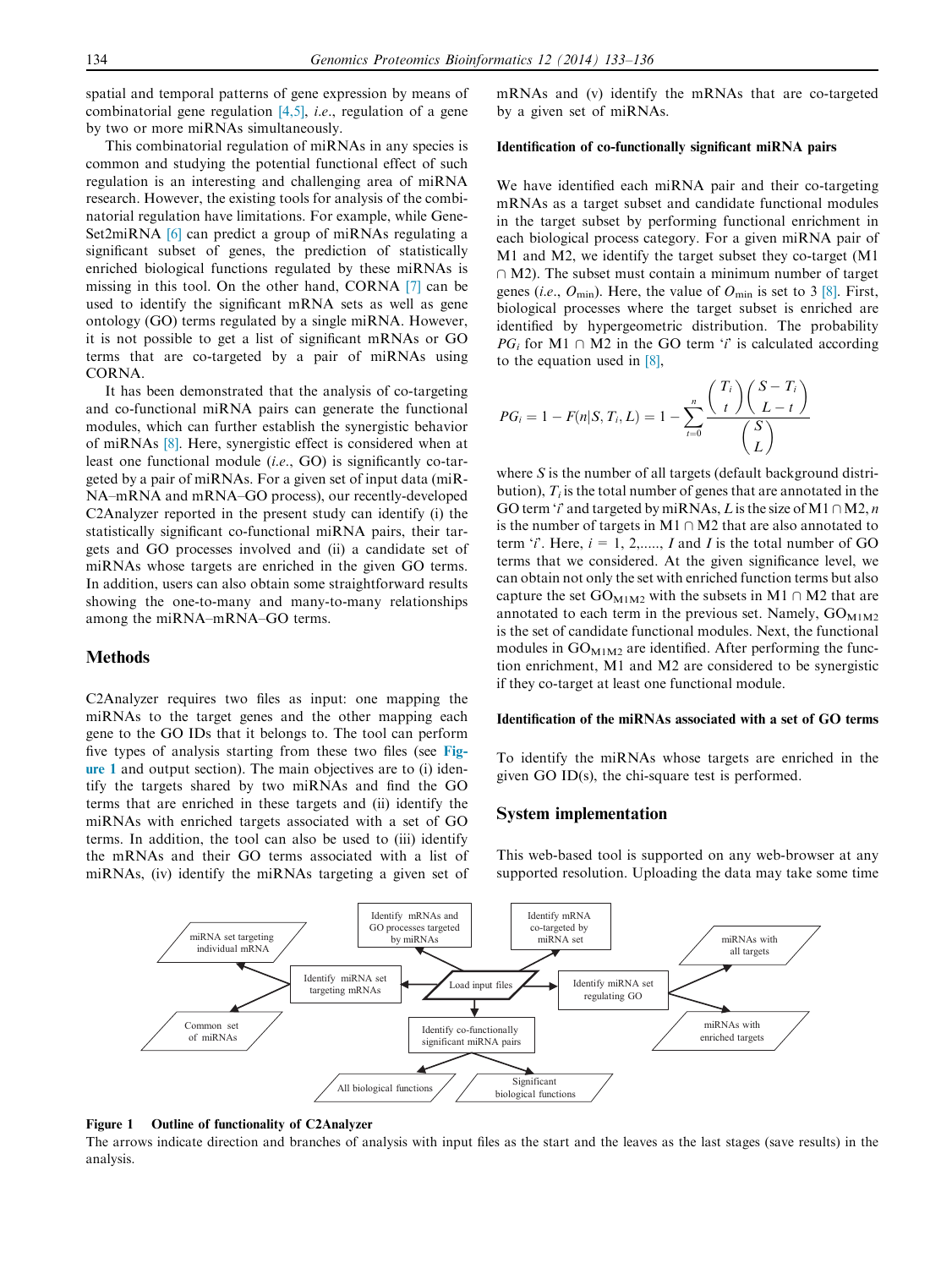and analysis time depends on the size of input files. This tool is developed using Perl CGI and is hosted on an Apache web server. The web pages are designed with HTML.

# Web interface

# Input

User can upload their own data as two relation files (two column data separated by tab). One is miRNA vs. target mRNA, and the other is target mRNA vs. GO process. Test sample datasets are provided for the users. Users can create these files by following the instructions given in the online documentation section.

#### **Output**

The miRNA–miRNA co-functional relationship file can be saved as a .txt file, which can be further utilized to visualize the co-functional network in Cytoscape like software. Output for other types of analysis can be saved as .csv format. The following types of analysis could be done by C2Analyzer.

#### mRNA co-targeted by miRNA set

With a given set of miRNAs, users will get a set of mRNAs co-targeted by all of the input miRNAs.

#### Co-functionally significant miRNA pair

Here, users can get two types of output with a given set of miRNAs. First, users can get a set of GO terms that are regulated by miRNA pairs. Second, the tool can also perform hypergeometric analysis to identify set of GO(s) with enriched targets regulated by miRNA pairs. Users can set the  $P$  value (the default value is 0.05).

#### miRNA set regulating GO

A user can determine a set of miRNAs that are involved in a single GO process. Further, the tool can also identify a set of miRNAs that regulate a set of GO processes with enriched targets. For the latter case, the chi-square test is performed and the user can choose the  $P$  value cut-off.

## mRNA and GO targeted by miRNA

For a single miRNA, the output can generate two tables: one describing a list of mRNAs and the other showing a list of GO IDs targeted by this miRNA.

#### miRNA set targeting mRNAs

For a given set of mRNAs, the user can get the individual lists of miRNAs targeting each of these mRNAs. The user can also obtain a common list of miRNAs co-targeting all of the mRNAs given as input.

# Case study

Here we present an example to illustrate the use of C2Analyzer to identify the co-functionally significant miRNA pairs. A subset of cadmium induced-miRNAs in the rice plant collected from literature [\[9\]](#page-3-0) was used for this analysis. We took four miRNAs, namely osa-miR156l, osa-miR156k, osa-miR156a and osa-miR162a, which were reported to be down-regulated due to cadmium stress [\[9\].](#page-3-0)

C2Analyzer is able to find target mRNAs and a list of GOs regulated by all possible pairwise combinations of these four miRNAs. Moreover, based on hypergeometric distribution analysis, the tool is also able to identify a list of significantlyenriched GOs for every possible pair of miRNAs. For example, the miRNA pair osa-miR156a/k can co-target 11 mRNAs (Table 1) and thus can co-regulate a total number of 13 biological functions (GO). While C2Analyzer is used to identify the GOs in which the miRNA targets are significantly enriched  $(P < 0.05)$ , we get only 4 GO processes (Table 2). The four GO processes identified are GO:0003677 (DNA binding, molecular function), GO:0008270 (zinc ion binding, molecular function), GO:0046872 (metal ion binding, molecular function)

Table 1 Co-targeted mRNAs by miRNA pair osa-miR156a/k and the related GOs

| <b>Common mRNA set</b> | GO                                  |
|------------------------|-------------------------------------|
| LOC Os01g69830.1       | GO:0003677, GO:0005634              |
| LOC_Os02g04680.1       | GO:0003677, GO:0005634, GO:0008270, |
|                        | GO:0046872                          |
| LOC Os02g04680.2       | GO:0003677, GO:0005634              |
| LOC Os02g07780.1       | GO:0003677, GO:0005634, GO:0008270, |
|                        | GO:0046872                          |
| LOC Os02g07780.2       | GO:0003677, GO:0005634              |
| LOC Os06g45310.1       | GO:0003677, GO:0005634, GO:0008270, |
|                        | GO:0046872                          |
| LOC Os07g32170.1       | GO:0003677, GO:0005634, GO:0008270, |
|                        | GO:0046872                          |
| LOC Os08g39890.1       | GO:0003677, GO:0005634, GO:0008270, |
|                        | GO:0046872                          |
| LOC Os08g41940.1       | GO:0003677, GO:0005634, GO:0008270, |
|                        | GO:0046872                          |
| LOC Os09g31438.1       | GO:0003677, GO:0005634, GO:0008270, |
|                        | GO:0046872                          |

Table 2 Significantly-enriched GOs and mRNA sets co-targeted by miRNA pair osa-miR156a/k

| GO         | mRNA set                                                                                                                                                                                       |
|------------|------------------------------------------------------------------------------------------------------------------------------------------------------------------------------------------------|
| GO:0003677 | LOC_Os01g69830.1, LOC_Os02g04680.1,<br>LOC Os02g04680.2, LOC Os02g07780.1,<br>LOC_Os02g07780.2, LOC_Os06g45310.1,<br>LOC_Os07g32170.1, LOC_Os08g39890.1,<br>LOC Os08g41940.1, LOC Os09g31438.1 |
| GO:0005634 | LOC Os01g69830.1, LOC Os02g04680.1,<br>LOC Os02g04680.2, LOC Os02g07780.1,<br>LOC Os02g07780.2, LOC Os06g45310.1,<br>LOC Os07g32170.1, LOC Os08g39890.1,<br>LOC Os08g41940.1, LOC Os09g31438.1 |
| GO:0008270 | LOC Os02g04680.1, LOC Os02g07780.1,<br>LOC Os06g45310.1, LOC Os07g32170.1,<br>LOC Os08g39890.1, LOC Os08g41940.1,<br>LOC Os09g31438.1                                                          |
| GO:0046872 | LOC Os02g04680.1, LOC Os02g07780.1,<br>LOC Os06g45310.1, LOC Os07g32170.1,<br>LOC Os08g39890.1, LOC Os08g41940.1,<br>LOC Os09g31438.1                                                          |

Note: Significantly-enriched GOs were determined using hypergeometric test ( $P < 0.05$ ).